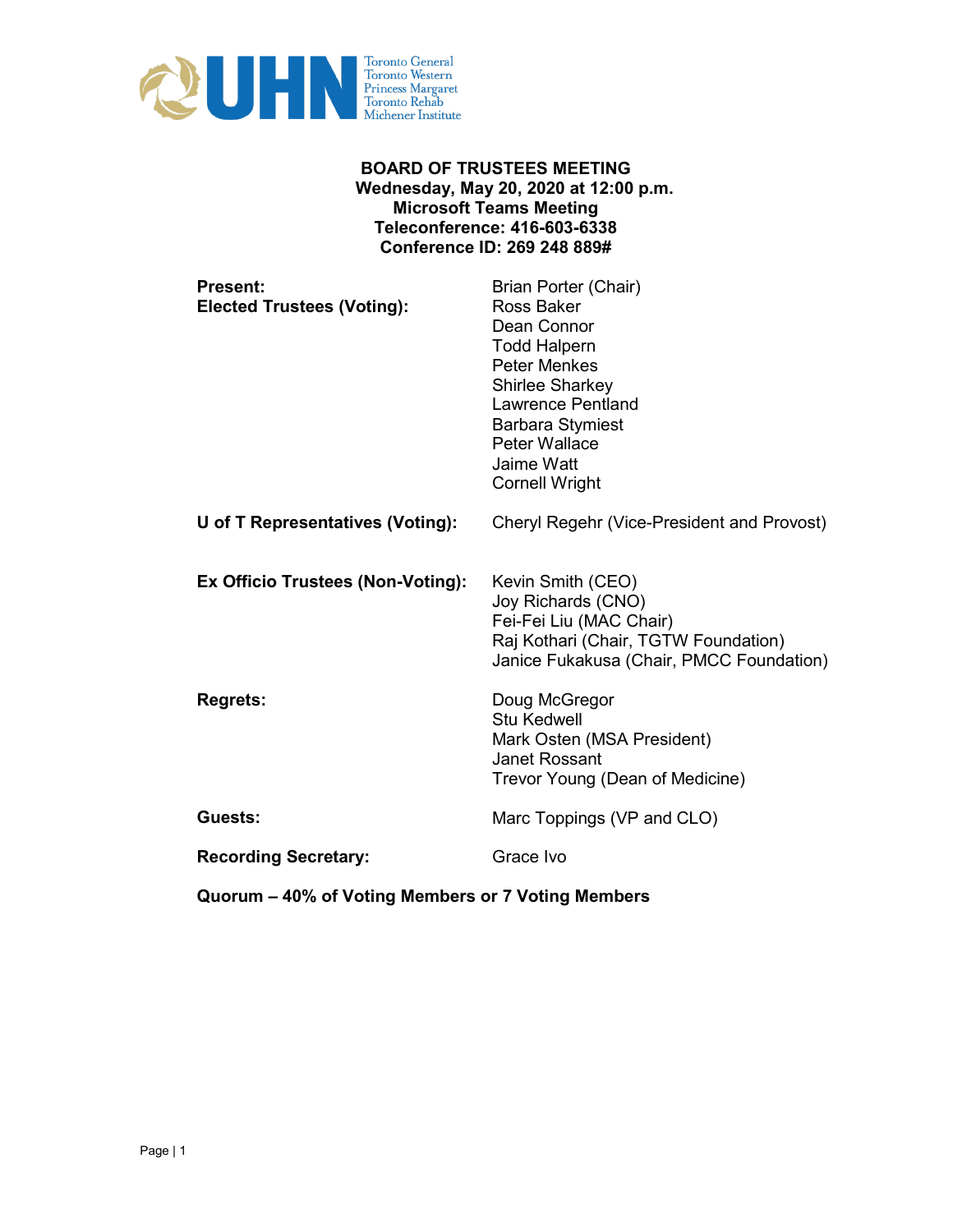

**1.0 Call to Order** 

Mr. Porter called the meeting to order at 12:03 pm.

**1.1 Introduction of Guests**  No guests.

# **1.2 Declaration of Conflict of Interest**

The Chair asked that any member of the Board participating in this meeting declare if they have any perceived or known conflicts of interest relating to any of the items listed on the Agenda.

There was no declaration of conflict of interest from any Board Trustee participating in the meeting.

# **1.3 Approval of Agenda**

The Board of Trustees' meeting agenda was approved as circulated.

#### **2.0 Consent Agenda**

# **2.1 Approval of Minutes of the Board – April 15 and May 7, 2020**

Pre-circulated for members' information were the minutes of the Board meetings held on April 15 and May 7, 2020.

# **2.2 Approval of Minutes and Embedded Motions**

2.2.1 Governance and Nominating Committee ("GNC") Pre-circulated for members' information were the minutes of the GNC meeting held on February 19, 2020.

#### 2.2.2 Research Committee

Pre-circulated for members' information were the minutes of the Research Committee meetings held on March 2 and April 14, 2020 and the Research Briefing Note – TAHSN Approach to Full Cost Modelling and Restarting Research at UHN.

#### TAHSN Approach to Full Cost Modelling

Dr. Brad Wouters, EVP Science & Research, advised the Board that a TAHSN-wide approach to building the full costs of research into all funding proposals has been developed by the TAHSN Research Committee and endorsed by the TAHSN CEO Committee.

The Board was advised that UHN, via the Research Committee of the Board, has endorsed this TAHSN-wide approach which will effectively create one standard across all Toronto academic hospitals and the Board was now requested to approve such approach.

#### Restarting Research at UHN

The UHN Research Restart Committee has nearly completed planning to restart onsite laboratory research activities at UHN. The Committee has developed a set of overarching principles, tools and documents based on (i) external guidance from TAHSN, (ii) operational logistics at each UHN site, and (iii) the unique needs of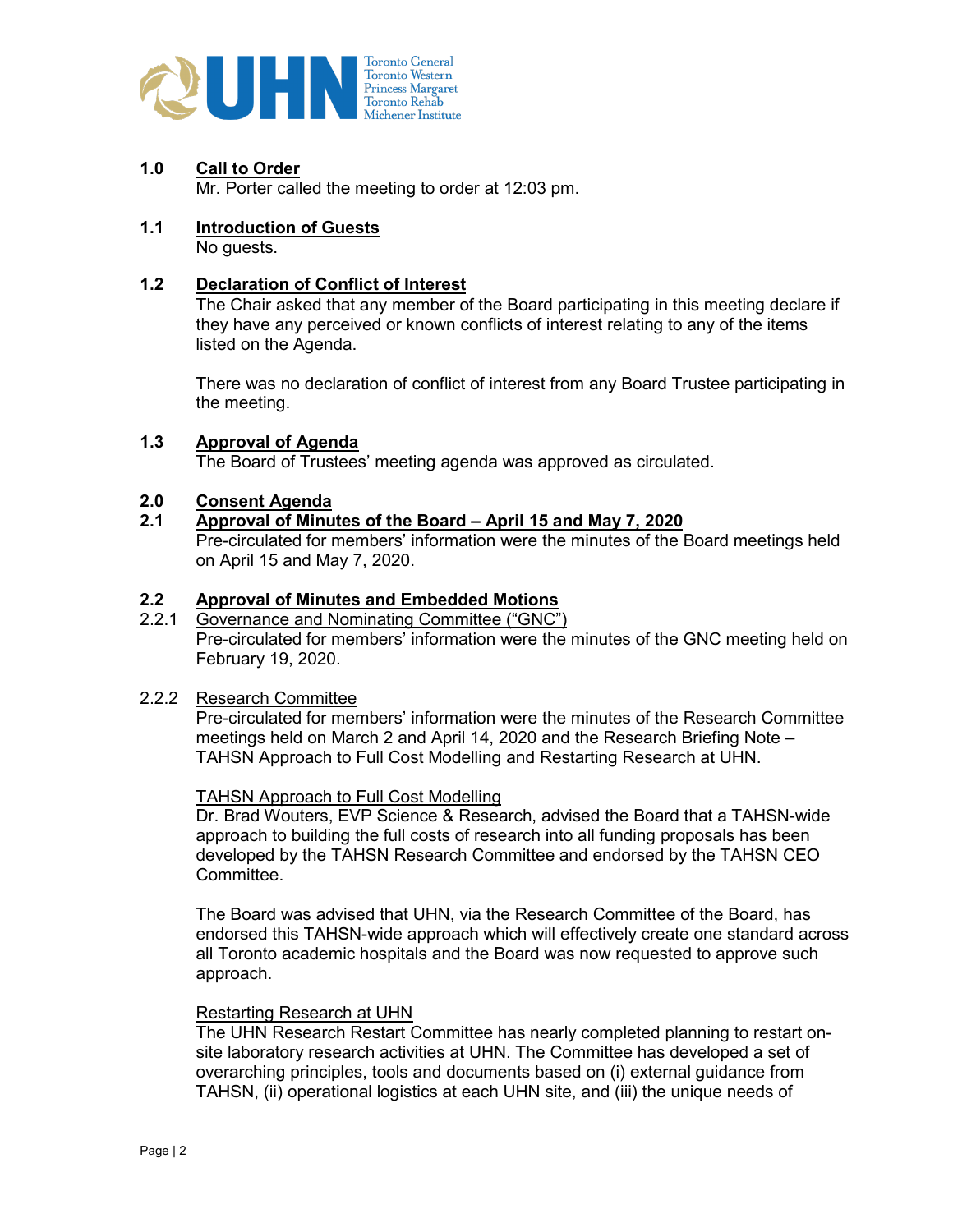

specific research groups. Clinical research activities will be implemented in lock-step with restarting clinical program activities, as determined by the UHN Clinical Activity Working Group.

The Research Committee of the Board requests endorsement of the proposed plans for restarting research at UHN and the implementation of these plans once the criteria for institutional readiness have been met.

# 2.2.3 Human Resources Committee

Pre-circulated for members' information were the minutes of the Human Resources Committee meetings held on August 6, 2019 and April 8, 2020.

- 2.2.4 Michener Education Committee Pre-circulated for members' information were the minutes of the Education Committee meeting held on February 13, 2020.
- 2.2.5 Michener Board Pre-circulated for members' information were the minutes of the Michener Board meeting held on February 13, 2020.

#### 2.2.6 Medical Advisory Committee ("MAC")

Pre-circulated for members' information and approval were the minutes of the MAC meeting held on April 2, 2020, including Staff Appointments and Request to Extend Temporary Appointments to June 30, 2020, in addition to the MAC Briefing Note.

Dr. Fei Fei Liu, Chair of the MAC, provided an update to the Board on the Ethical Conduct of Research at UHN. The issue of COVID-19 positive patients being proactively approached for research was discussed with the Board, as was the MAC's response to such research which re-iterated the requirements for consent and adherence to the highest ethical and scientific standards when conducting research, including during the pandemic.

# *BOARD MOTION*

*On a motion duly made, seconded and carried, the Board of Trustees approve all minutes and embedded motions on the consent agenda in section 2.0 and 5.1* 

#### **3.0 Chair's Report**

No update.

#### **4.0 Chief Executive Officers' Report**

Pre-circulated for members' information was the Chief Executive Officer's Report.

Dr. Kevin Smith, President and CEO, provided the following updates:

The current state of COVID-19 in Canada is 79,000+ cases and 5,912 deaths. In Ontario, there are 23,000+ cases and 1,919 deaths. As of May 19<sup>th</sup>, 972 are currently hospitalized and 167 of those hospitalized patients are in the ICU.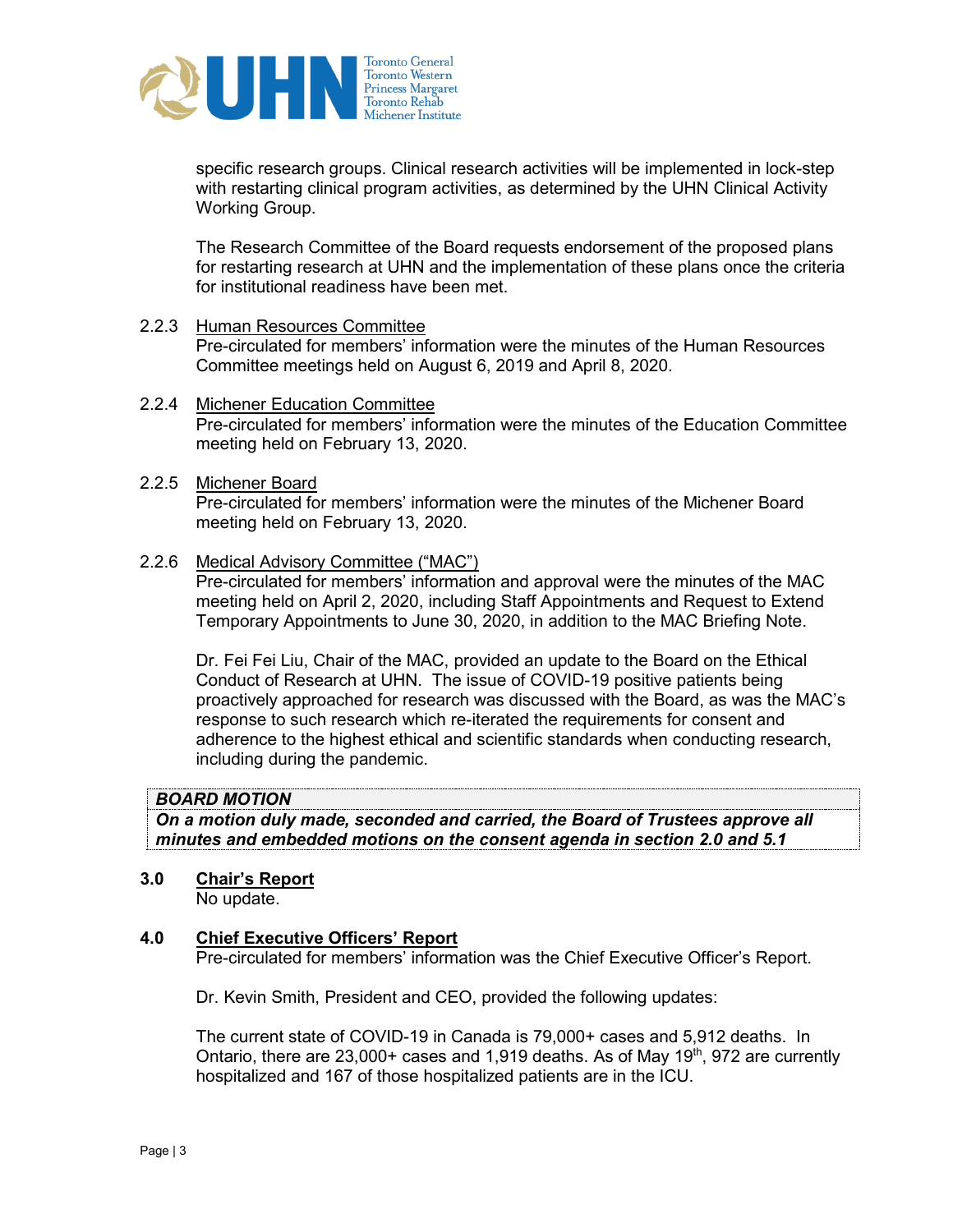

As of May 19, all emergency orders have been extended until May 29. The province entered the first stage of its Framework for Reopening the Province, permitting the reopening of some outdoor recreational amenities.

An Independent Commission into Long-term Care has been announced. UHN will be closely monitoring developments as we are a licensee of a long-term care home and are presently engaged in providing support to various long-term care homes and other congregate care settings.

Of the five outbreaks declared at Toronto Western, 4A, 8A, 8B have now been declared over with 3B to follow shortly.. External review of UHN's IPAC and Occupational Health & Safety practices is underway as part of a quality assurance exercise; the review will help ensure an evidence-based approach and best practices in outbreak management are applied at UHN.

In collaboration with City of Toronto and other partners, Four Points by Sheraton in Toronto's west end was established as an alternate hospital site of UHN to provide 200 isolation spaces where COVID-19 positive homeless clients can be safely isolated and/or quarantined. A second alternate space of UHN, the Bond Street Hotel which will provide an additional 150 isolation spaces, will be operationalized in the coming days for similar purposes.

Management continues to communicate to alleviate staff concerns through Virtual Open Forums that are held twice weekly. In addition, there is ongoing communication to staff via daily tele-conference briefings - co-chaired by Ms. Gillian Howard, VP Public Affairs and Communications, and Dr. Brad Wouters, and regular email updates are provided as appropriate or required.

With respect to the Hospital's fiscal year-end in respect of 2019/20, only the last few weeks of the fiscal year were impacted by the pandemic with approximately \$10 M of additional costs incurred due to COVID-19. . For fiscal year 2020/21, we anticipate significant financial impacts related to the pandemic. Revenue streams related to Research, Altum, retail, preferred accommodation, parking, International, among others,. have substantially been impacted and Management is actively reviewing those impacts.

Supply chain continues to be an area of key focus for the Hospital. Personal Protective Equipment (PPE) supplies remain a significant source of anxiety for staff. UHN is now helping create sustainable supply chain strategies with long-term care partners.

UHN is planning for a phased return to Education and Research and is currently in Phase 0 – the preparatory and planning phase. UHN will follow a TAHSN-wide framework for restarting across Toronto-area hospitals and the University of Toronto.

The remarkable performance and contributions of Michener, under the leadership of Dr. Brian Hodges, were noted in respect of the creation of virtual and evolving training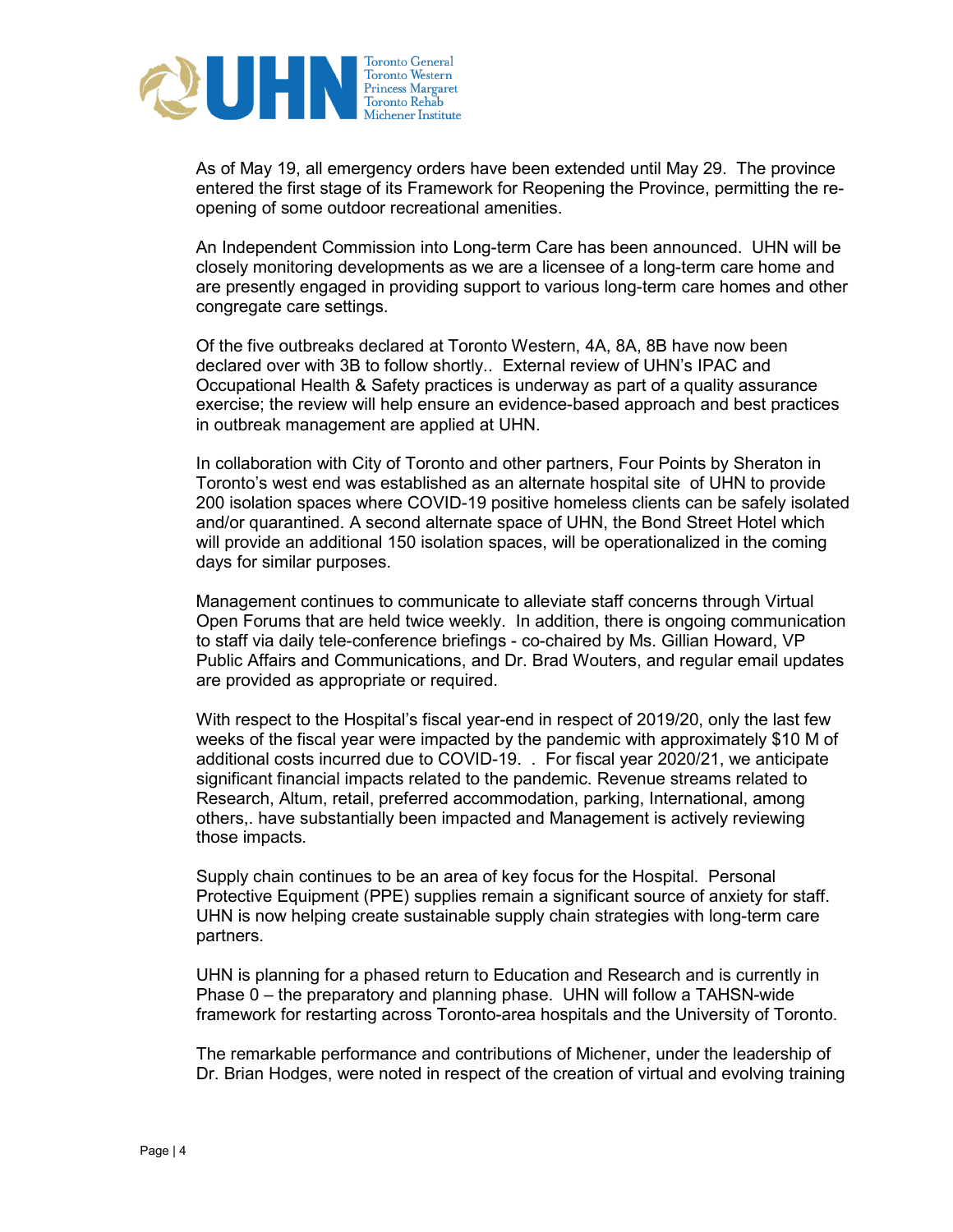

programs for front-line staff; such training programs are of national and international interest.

On May 15, the Prime Minister of Canada announced \$450M in new support for Canada's hospital-based research sector. . Dr. Smith acknowledged the support and vision of the federal government in coming to that decision and thanked everyone involved in advocating for this result at UHN including Mr. Brian Porter, Mr. Peter Wallace and Dr. Brad Wouters.

#### 4.1 Enterprise Risk Management Update (ERM)

Pre-circulated for members' information was an ERM update that highlighted Management's response to the main risks emerging from the COVID-19 pandemic and highlighted the mitigations Management has taken in response to those risks. The report highlighted risks related to COVID-19 across all risk categories; the highlighted risk in focus of the report was the congregate living pandemic response and, in particular, the novel supports UHN has been tasked to provide to long-term care homes, retirement homes, and individuals experiencing homelessness (shelter populations).

With respect to patient safety and quality risks, the Board discussed at length the risk of outbreaks related to COVID-19, the factors exacerbating such risk, including the lack of standard definition for "outbreak", and Management's mitigation actions taken to date. The Board also discussed the volumes of elective surgeries and procedures cancelled to date, and Management's planning associated with ramping back up activities, including addressing backlogs.

# **5.0 Quality & Safety Committee Report**

5.1 Approval of Minutes & Embedded Motions

Pre-circulated for members' information were the minutes of the Quality & Safety Committee meeting held on February 24, 2020.

#### **6.0 Finance Committee Chair Updates/Chief Financial Officer Report**

Pre-circulated for members' information were the Chief Financial Officer's Report and the minutes of the Finance and Audit Committee meeting held on May 12, 2020.

Ms. Darlene Dasent, Vice President and Chief Financial Officer, provided an update on the Finance Department's focus in supporting UHN during COVID-19; UHN's role within the healthcare system with respect to procurement and pandemic response, generally; certain key initiatives associated with COVID-19 and their funding implications; and the anticipated financial impact of COVID-19 on UHN.

On May 16, the Ministry of Health released the Hospital Incremental Guidance Document to public hospitals, Local Health Integration Networks and Ontario Health (OH) regarding the tracking and reporting of incremental COVID-19 expenses incurred by hospitals. This includes incremental expenses relating to hospital operations, Assessment Centres, Alternate Health Facilities, and hospital-incurred expenses to support resourcing of Long-Term Care Homes and other settings as appropriate.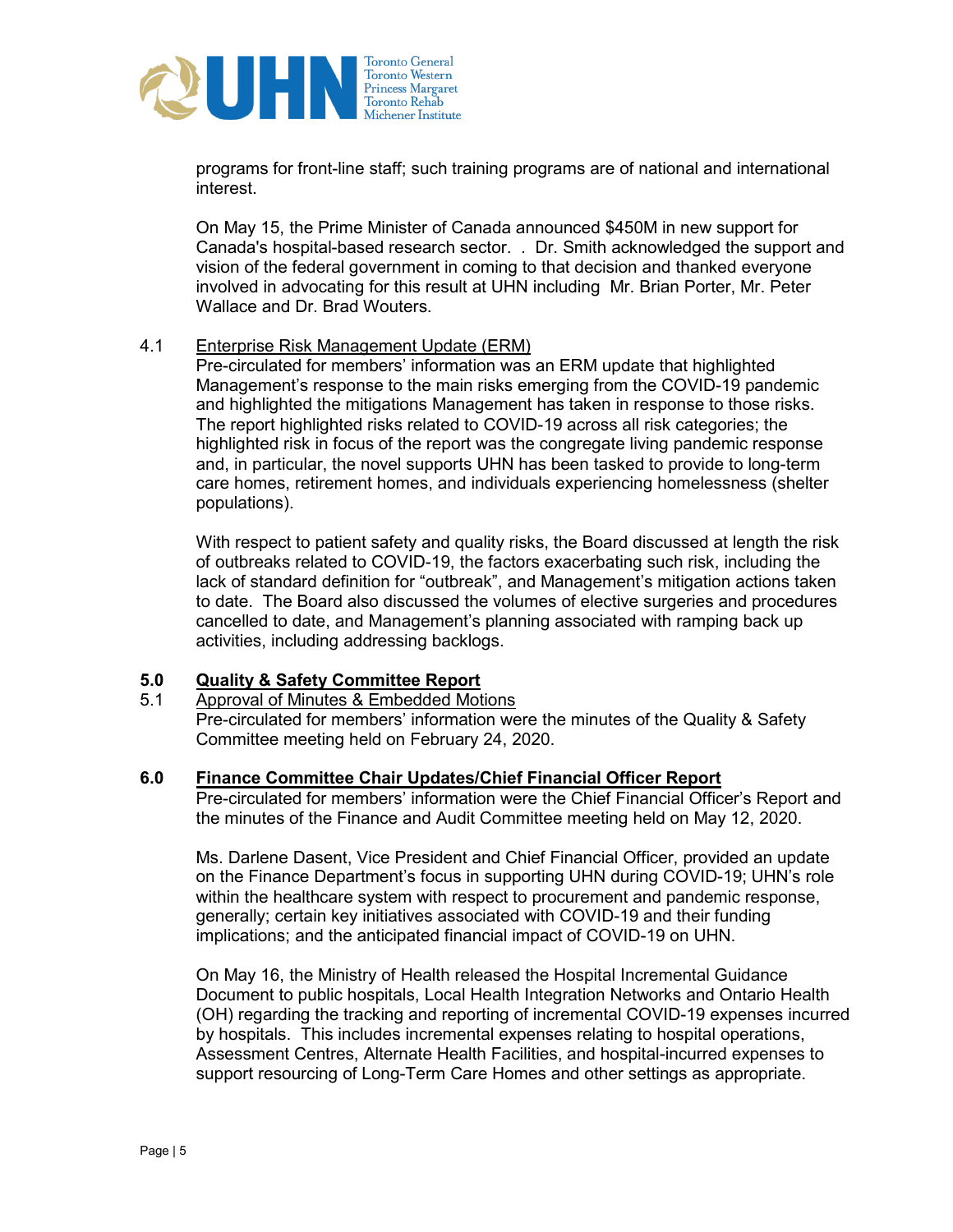

# 6.1 Approval of Minutes & Embedded Motions

Ms. Barbara Stymiest, Chair of the Finance and Audit Committee, provided updates on the recommendations made at the May 12, 2020, Finance and Audit Committee meeting. Ms. Stymiest noted the efforts of the Finance team in responding to the pandemic and managing cash flows. Ms. Stymiest advised the Board of the finaical uncertainty at this time, as evidenced by the need for the Board to revisit the 2020/21 Operating Plan and Capital Plan, as same will be finalized in accordance with pandemic impacts. Updates on the following motions for approval were discussed with the Board:

- a) Minutes of Meeting held May 12, 2020 *Motion for Approval That the Board of Trustees approve the minutes of the Finance and Audit Committee meeting held on May 12, 2020*
- b) Signing Authority And Delegations Policy related to COVID-19 Pandemic **Purchases**

#### *Motion for Approval*

*That the Board of Trustees approve extending the temporary signing authority limit increase resolution to September 30, 2020.* 

c) Operating Plan 2020/21 and Capital Plan 2020/21 *Motion for Approval* 

*That the Board of Trustees approve the 2020/21 Operating Plan ("Plan"), which Plan encompasses the Capital Plan, on a preliminary basis subject to the Plan being brought before the Board for further approval, in accordance with Ministry of Health ("Ministry") timelines, as such Plan is finalized to reflect the impact of COVID-19 and the 2020/21 funding announcement from the Ministry.* 

- d) Annual Attestations *Motion for Approval That the Board of Trustees approve the Annual Attestations.*
- e) Gilead Sciences Inc. Supply of CAR-T Cell Products (Yescarta®) *Motion for Approval That the Board of Trustees approve the contract and non-competitive procurement of Gilead Sciences Inc. for the supply of Yescarta®, a CAR-T cell product contract at the cost of \$119 M over 5 years.*
- f) Novartis Pharmaceuticals Canada Inc. Supply of Neoral®, Sandimmune®, Myfortic®, Desferal® & Simulect® *Motion for Approval That the Board of Trustees approve the contract and non-competitive procurement of Novartis Pharmaceuticals Inc. for the Supply of Neoral®, Sandimmune®, Myfortic® and Simulect® at the cost of \$56 M over 5 years.*
- g) REA Construction TG Pharmacy Redevelopment Project *Motion for Approval*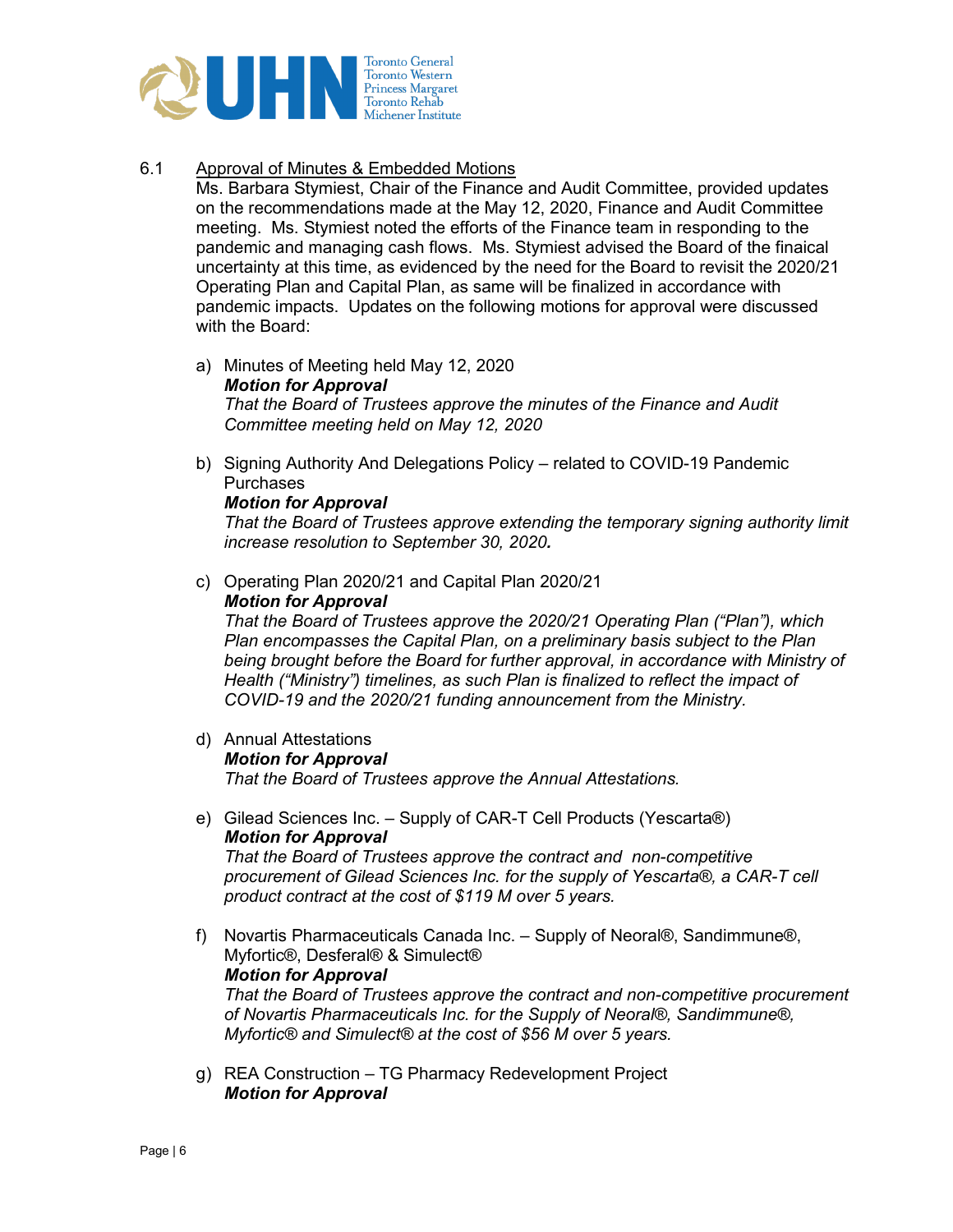

*That the Board of Trustees approve the REA Construction contract for the Design-Build contract award valued at \$11.2 M over 2 years with option to amend by up to \$1.7 M. That the Board of Trustees further approve, as recommended by the Finance & Audit Committee of the Board, the TG Pharmacy Redevelopment Project budget at \$22.0 M.* 

h) PCL Constructors Canada Inc. – Master Services Level Agreement for Facilities Capital Renewal Program

# *Motion for Approval*

*That the Board of Trustees approve the MSLA contract with PCL Constructor Canada Inc. for a total potential value of \$120 M over 6 years.* 

# *BOARD MOTION*

*On a motion duly made, seconded and carried, the Board of Trustees approve all minutes and embedded motions in section 6.1* 

# **7.0 Education Session**

**Clinical Activity Recovery Plan** Pre-circulated for members' information on the Clinical Activity Recovery Plan.

Dr. Kevin Smith, President and CEO, provided the following updates:

Starting mid-March, at the direction of the Province, UHN began reducing elective activity by 50-75%; to-date, approximately100,000 surgeries and procedures have been paused in Ontario.

In April, Ontario Health convened a group of experts to form the COVID-19 Response: Surgical and Procedural Planning Committee, chaired by Dr. Chris Simpson, Vice Dean (Clinical) in the Facutly of Health Sciences at Queen's University and medical director of the Southeastern Ontario Academic Medical Organization.

The Ontario Government, with Ontario Health and a multi-disciplinary committee of experts, has developed a framework outlining a measured approach to plan for gradually resuming scheduled hospital-based care for patients whose treatments have been postponed during the outbreak.

Dr. Fayez Quereshy, Interim Vice President and Site Lead, Toronto General Hospital, provided an update on the recovery planning principles and checklist approved by Clinical Operations Group (COG) and Medical Leadership Committee (MLC).

- Ensures an equitable, measured, and responsive approach to planning decisions for expanding and contracting surgical and procedural care, while continuing to protect our vulnerable populations and reserve capacity for any COVID-19 surge in Ontario during the phases of the COVID-19 pandemic.
- Aligns with the guiding principles outlined in the Framework for Reopening the Province.
- Assumes a progression of pandemic waves and related mitigation responses outlined by Centers for Disease Control (CDC).